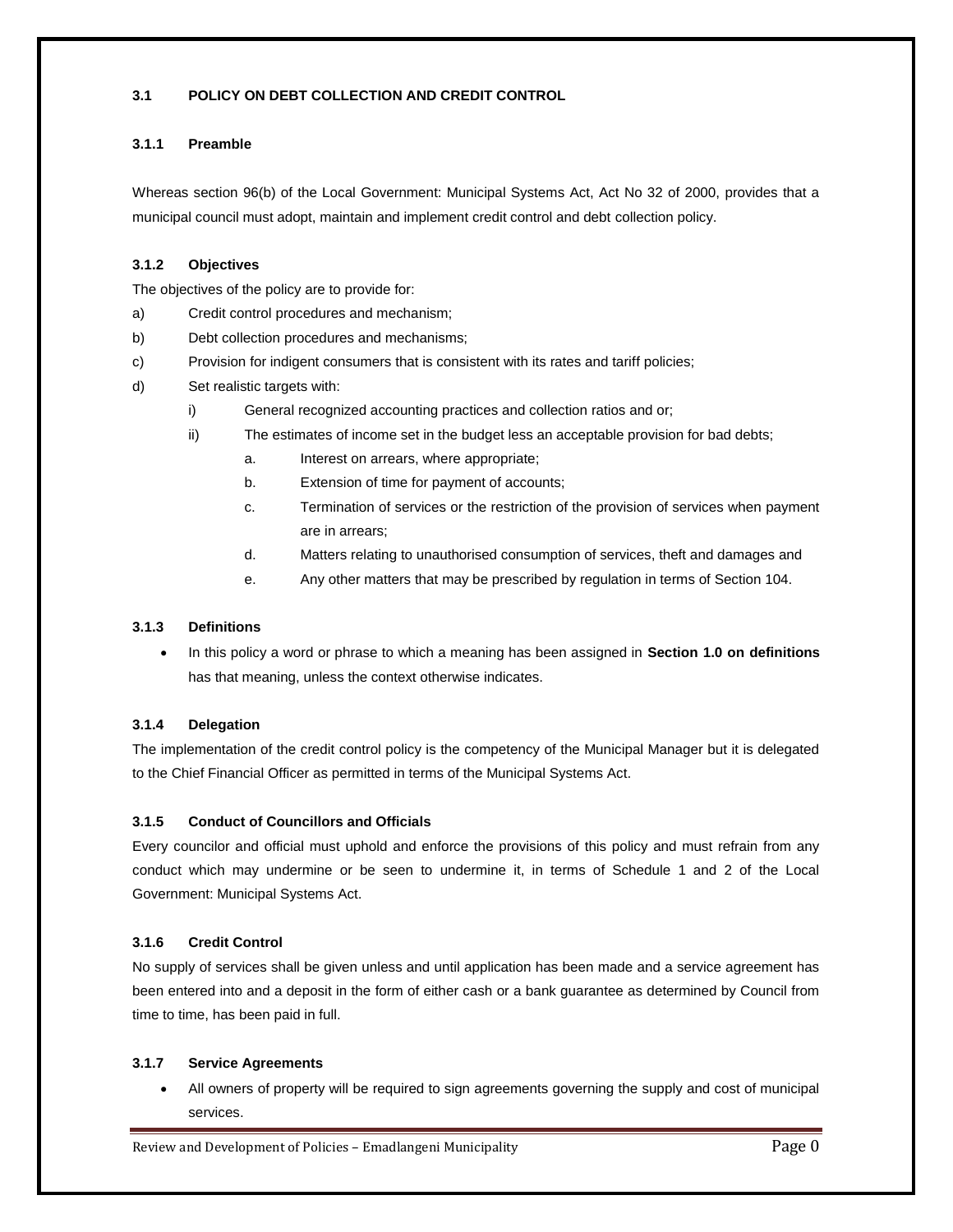- Agreements for the rendering of services with tenants will only be entered into with the written consent of the owner or his/her duly authorized agent.
- The contents of Section 118 of the Municipal Systems Act will be brought under the attention of the owner or his/her duly authorized agent.
- In the agreement, consumers and owners will acknowledge liability for costs of collection, interest and penalties in the event of delayed payment.
- Termination of the services agreement must be in writing.

### **3.1.8 Deposits**

- A deposit will be required from the consumer as security and will vary according to risk.
- A minimum deposit of the equivalent of 2 months average account will be required.
- The form of the deposit may be in cash or a bank guarantee. The increase of a deposit as a result of defaulting on the accounts will be delegated to the Chief Financial Officer.

### **3.1.9 Accounts and Billing**

- Consumers and owners will receive an understandable and accurate account from the municipality, which account will consolidate all service costs for that property.
- Accounts will be produced in accordance with the meter reading cycle and due dates are similarly linked.
- Accounts will be rendered in monthly cycles of approximately 30 days.
- As the municipality does not control delivery of accounts, it is the client's responsibility to ensure timeous payment in the event of an account not arriving.

# **The Municipality may:**

- Consolidate separate accounts of persons liable for payment to the municipality and
- Credit any unspecified payment by such person against any account of that person.

# **3.1.10 Cost Recovery**

The municipality shall levy the following costs against the account of the client:

- In the event that the account is not settled by the  $7<sup>th</sup>$  of the month, interest will be levied on the outstanding amount according to the standard rate of interest.
- ◊ All legal costs, including attorney and own client
	- A fee, under the municipality 's tariff provision for the action taken in demanding payment from a debtor, or reminding the debtor by means of telephone, fax, and letter or otherwise that payment is due.
	- A fee, under the municipality's tariff provision, where the bank dishonours any payment to the municipality.
	- The standard reconnection fee as determined by the municipality from time to time, where any service is disconnected, restricted. The reconnection fee must be paid prior to services been reconnected.
	- Where services are illegally restored, criminal prosecution will be taken if possible.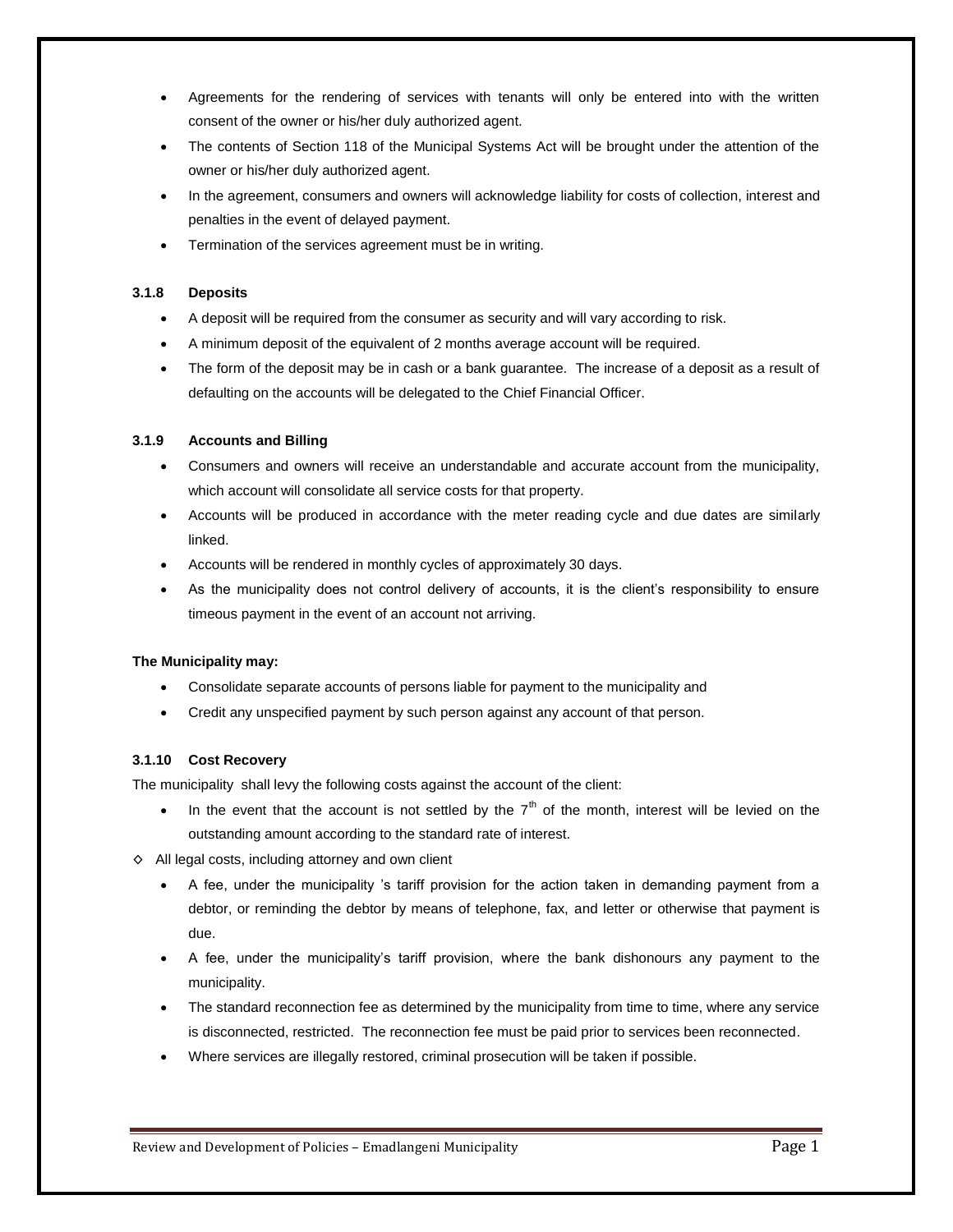### **3.1.11 Right of Access to Premises**

- The customer must give an authorized representative of the municipality access at reasonable hours to the premises in order to read, inspect, install or repair any meter or service connection or to disconnect, stop, restrict or reconnect the provision of any service.
- The customer accepts the cost of relocating a meter if satisfactorily access is not possible.

### **3.1.12 Power to Restrict or Disconnect Supply of Services**

The Council may restrict or disconnect the supply of water and electricity whenever a user of any service:

- Fails to make full payment on due date or fails to make acceptable arrangements.
- Fails to comply with a condition of supply imposed by Council.
- Supplies such municipal service to a customer who is not entitled thereto or permits such service to continue.
- Causes a situation which in the opinion of the Council is dangerous or a contravention of relevant legislation.
- Is placed under provisional sequestration, liquidation or judicial managed or commits an act of insolvency in terms of the Insolvency Act No 24 of 1936.
- If an administration order is grated in terms of Section 74 of the Magistrate Court Act, 1944.
- A legal action has been taken against a customer for access on their accounts.
- Is declared indigent in terms of Council's indigent policy.
- The right of Council to restrict water shall be subject to the provisions of the Water Services Act, 108 of 1977, as amended.

# **3.1.13 Disputes**

- Any dispute on an account rendered by the municipality must be in writing within 30 days after rendering such account.
- Where a written dispute has been received, the municipality will strive to settle the dispute within 5 working days after receiving thereof.
- In the interim, the customer must pay an average based on the last 3 months account where such history is available and taking into account the annual amendments of tariffs of Council. Where no such history is available, the customer is to pay an estimate provided by the Income Accountant, until the matter is resolved.
- In the event of a customer alleging that any meter is defective or inaccurate, the municipality may arrange for the meter to be tested at a fee payable by the customer. In the event that the test proves that the meter is defective, the municipality will reimburse the customer.

### **3.1.14 Extension for Payment**

Arrangements for extension for payment will be in the form of a written agreement between the municipality and the customer for the payment in regular and consecutive monthly instalments of the outstanding balance, cost and interest thereon.

 An Acknowledgement of Debt must be completed, with all arrangements for paying off arrear accounts. Copy must be handed to client and one to be filed on debtors file.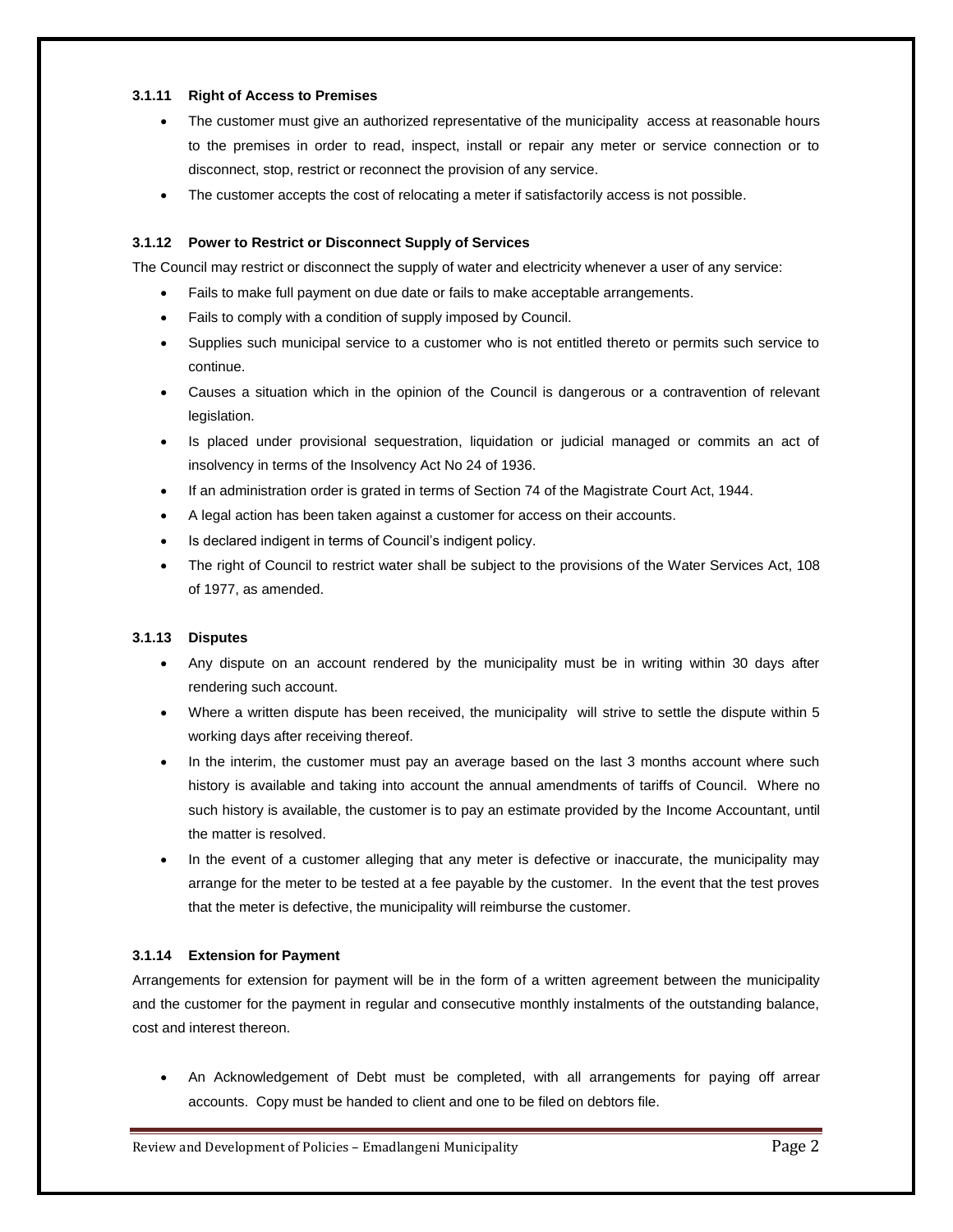- Only account holders with positive proof of identification or an authorized agent will be allowed to complete the Acknowledgement of Debt.
- Debit orders may be completed for the monthly payment of the agreed account as far as possible. If arrangement is dishonoured, the full balance will immediately become payable.
- Where cheques are returned, "Refer to Drawer", the full balance will immediately become payable. Services to such clients will be restricted/disconnected until the full amount is paid in cash or per bank guaranteed cheque.
- No person will be allowed to enter into a second agreement if the first Agreement was dishonoured except in special merit cases.
- Where no arrangement was made and services are disconnected/restricted due to non-payment, it will only be restored upon payment of full outstanding balance or signing an Acknowledgement of Debt, subject to the following condition:

"If a customer is in arrears, he/she must make arrangements to remit the balance of the arrears in monthly instalments as agreement upon per month, subject thereto that a customer immediately after concluding the arrangement pay his/her current account in full in the subsequent months thereafter. All payments are to be made on or before the due date of each month. The accounts agreed upon will be paid within a period of 6 months."

- Only the Chief Financial Officer, Division Manager: Income Accountant: Income and Clerk: Income under delegated authority of the Municipal Manager may agree to extension for payment and these cases must be supported by documentary proof and previous payment record will be taken into consideration.
- Special merit cases will be referred to an extension committee comprising Manager: Financial Services, Divisional Manager: Income, Accountant: Income and Clerk: Income.

# **3.1.15 Claim on Rental for Assessment Rates in Arrears**

Council will lay claim to rental due, in respect of rateable property, to cover in part of in full any amount outstanding in respect of assessment rates for a period longer than 3 months.

### **3.1.16 Change to Prepaid**

- No consumer will be allowed to change from conventional to a prepaid meter, unless the consumer account is settled in full or at the discretion of the extension committee.
- Consumers who are constantly in arrears with their account would have their metering systems changed to prepaid and the cost thereof would be recovered from them.

### **3.1.17 Agreement with Employers**

The municipality can enter into an agreement with a customer's employer with the consent of the customer to deduct any outstanding amount due by the customer to the municipality or any regular monthly amounts as may be agreed from the salary or wage of the customer.

### **3.1.18 Councillors and Officials of Council**

- Council's Policy is that Councillors and Officials will set an example to the community.
- Councillors will sign a debit order against their allowance and officials against their salaries.